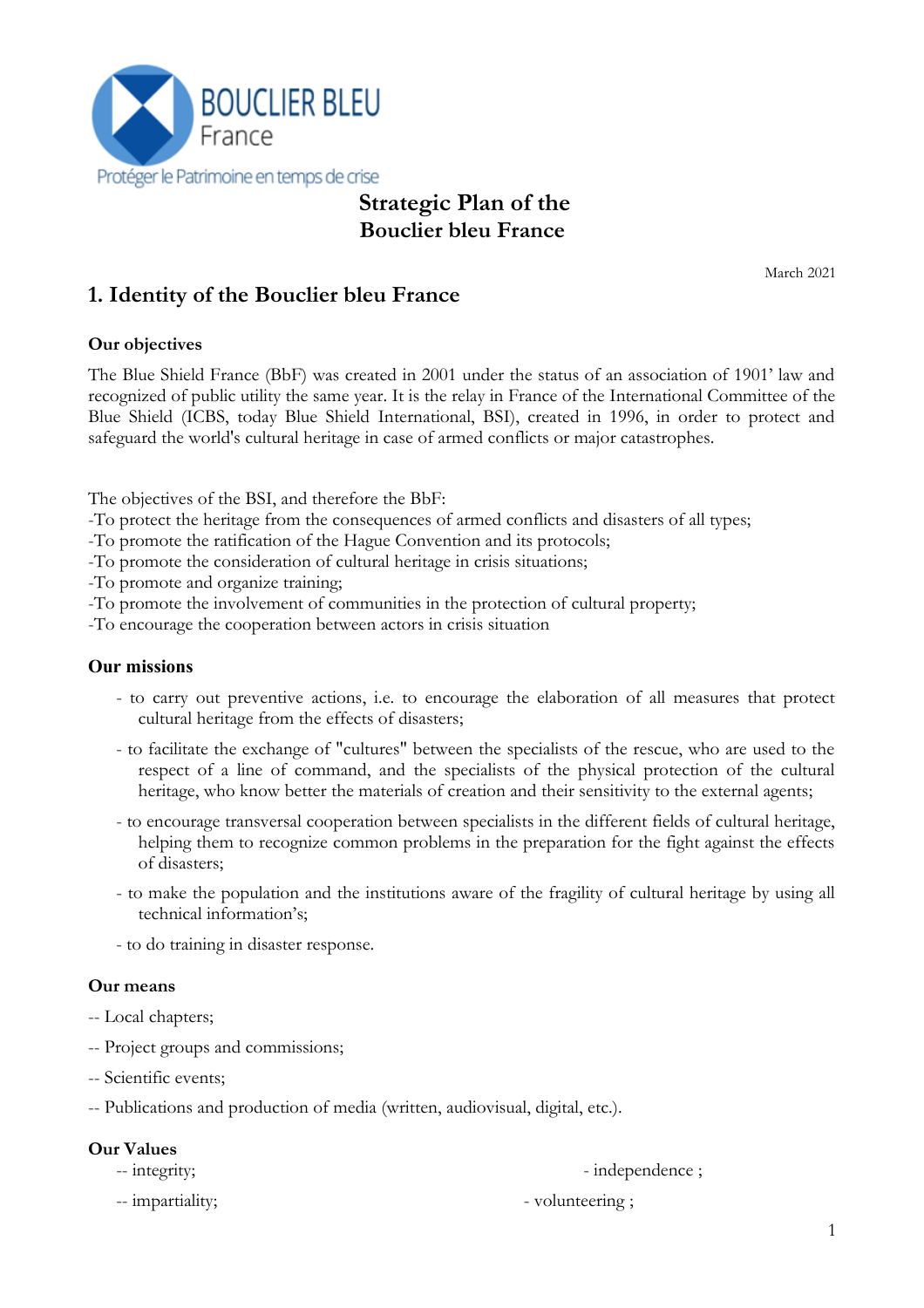·- neutrality; - unity ;

#### **Our charter**

- Professionalism
- Independence
- Respect for cultural identity
- Common actions
- Non-profit objectives.

### **BbF today**

In 2020, the BbF has:

- 186 individual members (137 in 2019, 126 in 2018), spread across the various heritage sectors;

- 74 institutional members (78 in 2019, 89 in 2018). Institutional members can be heritage institutions (archives, libraries, museums, monuments, sites, etc.), but also local authorities (cities, intercommunities, departments, universities, etc.).

The Blue Shield France strives - among other things - to develop the sector of institutional memberships, because it is one of the signs that they or their supervisory authorities take into account the problem of risks and their impact on the conservation and sustainability of the various cultural heritages.

The components of the members of the Blue Shield France are important to understand the strategic axes that it has given itself since 2015, because the BbF focuses as closely as possible on the reality of the field in France and the needs of the different actors concerned by these issues.

# **2. Governance at Blue Shield France**

As an association of general interest, the BbF is subject to the French regulations in force for this type of structure. Its statutes and internal rules have been registered at the Prefecture of Paris. The last important reform of its statutes dates from 2010. An update was carried out in 2020, following a vote of its general assembly, in particular to record its change of name, from Comité français du Bouclier bleu to Bouclier bleu France.

It is managed by an executive board, led by the president of the association, assisted by a general secretary and a treasurer.

This office is completed by a national board of directors composed of members of right (4 representatives designated by the following international organizations: the International Council on Archives (ICA), the International Council of Museums (ICOM), the International Council on Monuments and Sites (ICOMOS), the International Federation of Library Associations (IFLA), and associate members representing the following French ministries the Ministry in charge of Defence and the Armed Forces, the Ministry in charge of Civil Security, the Ministry in charge of Major Risk Management, the Ministry in charge of Foreign Affairs, the Ministry in charge of Culture, the Ministry in charge of National Education and Higher Education, the Ministry of Scientific Research, and elected members.

The president is elected by all the members.

Each year, a moral and financial report of the previous year is presented for approval to the general assembly, as well as a provisional plan of the budget and projects for the coming year.

The Blue Shield of France does not receive any operating subsidy and therefore lives only on the contributions of its members and some specific subsidies that are granted on specific projects, mainly by the Ministry of Ecological Transition.

The strategic plan and the axes of development are defined by the president, in agreement with the National Board of Directors. The current president, Jocelyne Deschaux, elected in 2015, ends her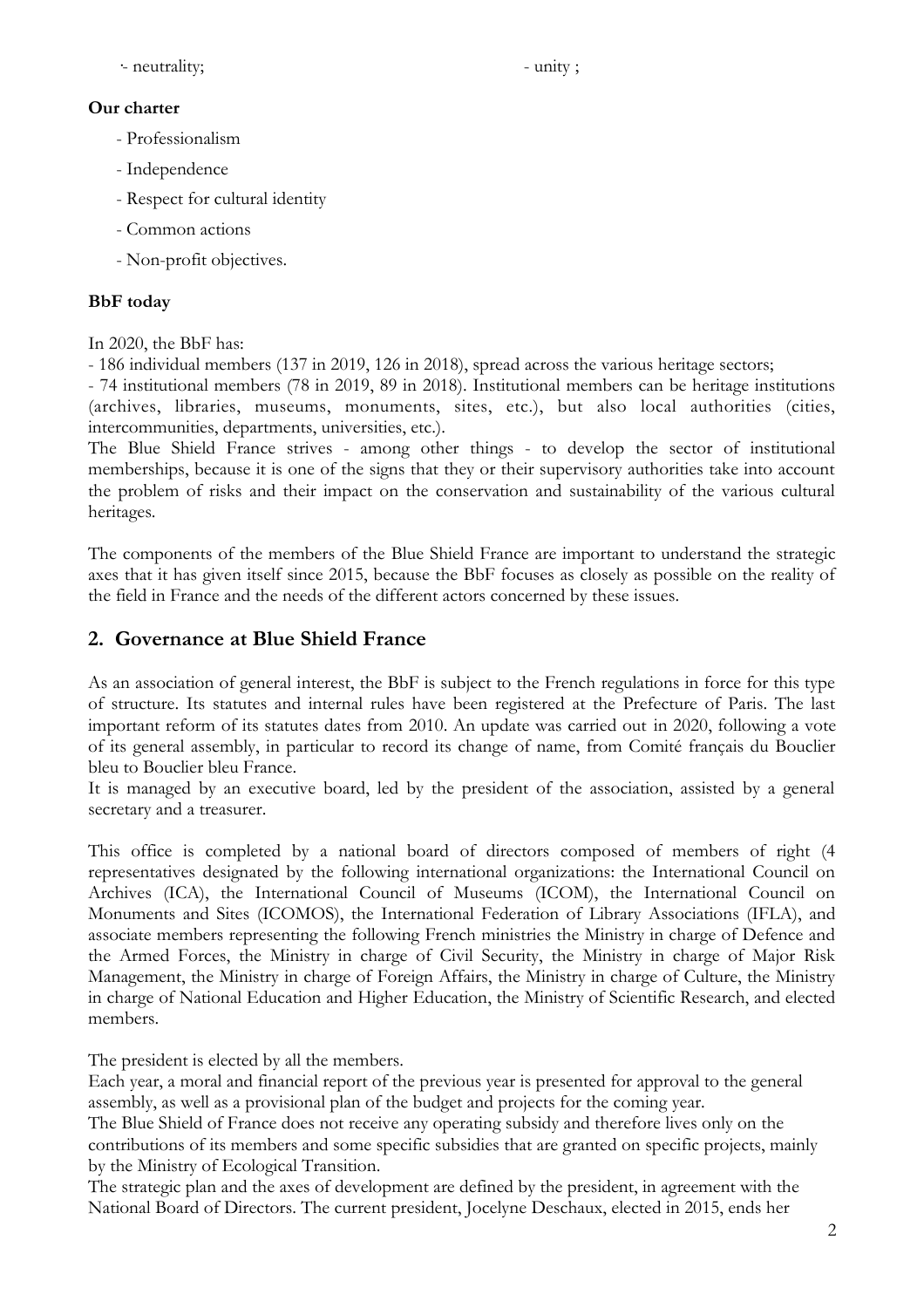second term in spring 2022. The strategic directions will therefore be subject to change by the new governance team.

The strategic plan presented in the document is therefore the current one.

# **3. The Blue Shield France Strategic Plan**

As a relay in France of Blue Shield International, the BbF has set itself the general objective of developing the interconnection between the world of risk management and the cultural heritage one. To this end, its vocation is to encourage, support and promote all preventive and emergency actions for the protection of cultural heritage during disasters or natural catastrophes.

Since 2015, the beginning of the mandate of the current presidency, Blue Shield France has been developing its activities towards the following objectives:

#### - **Prevention of major risks**;

- **Emergency response**.

The privileged **means** implemented to achieve these objectives are:

#### - **Development of partnerships and voluntary work**;

#### - **Networking of the territory (local chapter**).

 The actions carried out are aimed at the greatest number of people: cultural heritage professionals and students; elected officials, decision-makers; emergency services, civil security, and risk management services, the general public.

## **3.1. The objectives 3.1.1. Prevention of major risks**

One of the main axes of the Blue Shield France action plan is the prevention of major risks. In France, the culture of risk is still not widespread in the field of cultural heritage. It is therefore necessary to work in several directions:

- raising the awareness of the managers of the different types of cultural heritage, of their owners, to the existence of risks, natural or anthropic, major or everyday, to their inescapable impact on the heritage and to the importance of their prevention;

- the sensitization of risk management professionals to the existence, fragility and vulnerability of cultural heritage, especially in case of disaster and natural catastrophe, for the integration of cultural heritage in prevention plans;

- the sensitization of rescue and emergency professionals to the existence, fragility and vulnerability of cultural heritage, particularly in the event of disasters and natural catastrophes, so that it can be taken into account in emergency procedures.

#### **3.1.1.1. Raising awareness of risks in the world of cultural heritage**

Within this framework, the BbF is working to develop:

#### - *Raising awareness among heritage professionals of the importance of Cultural Property Protection Plans (PSBC)*

in heritage institutions or conservation heritage structures: presentations, on various occasions, interventions at conferences, posts on social networks (Facebook, Twitter, LinkedIn), etc.

#### *- The training* :

- setting up a catalogue of continuing education courses (Awareness of major risks, Writing a PSBC, The Emergency Plan in 10 steps, Safeguarding collections in the event of an emergency (in 2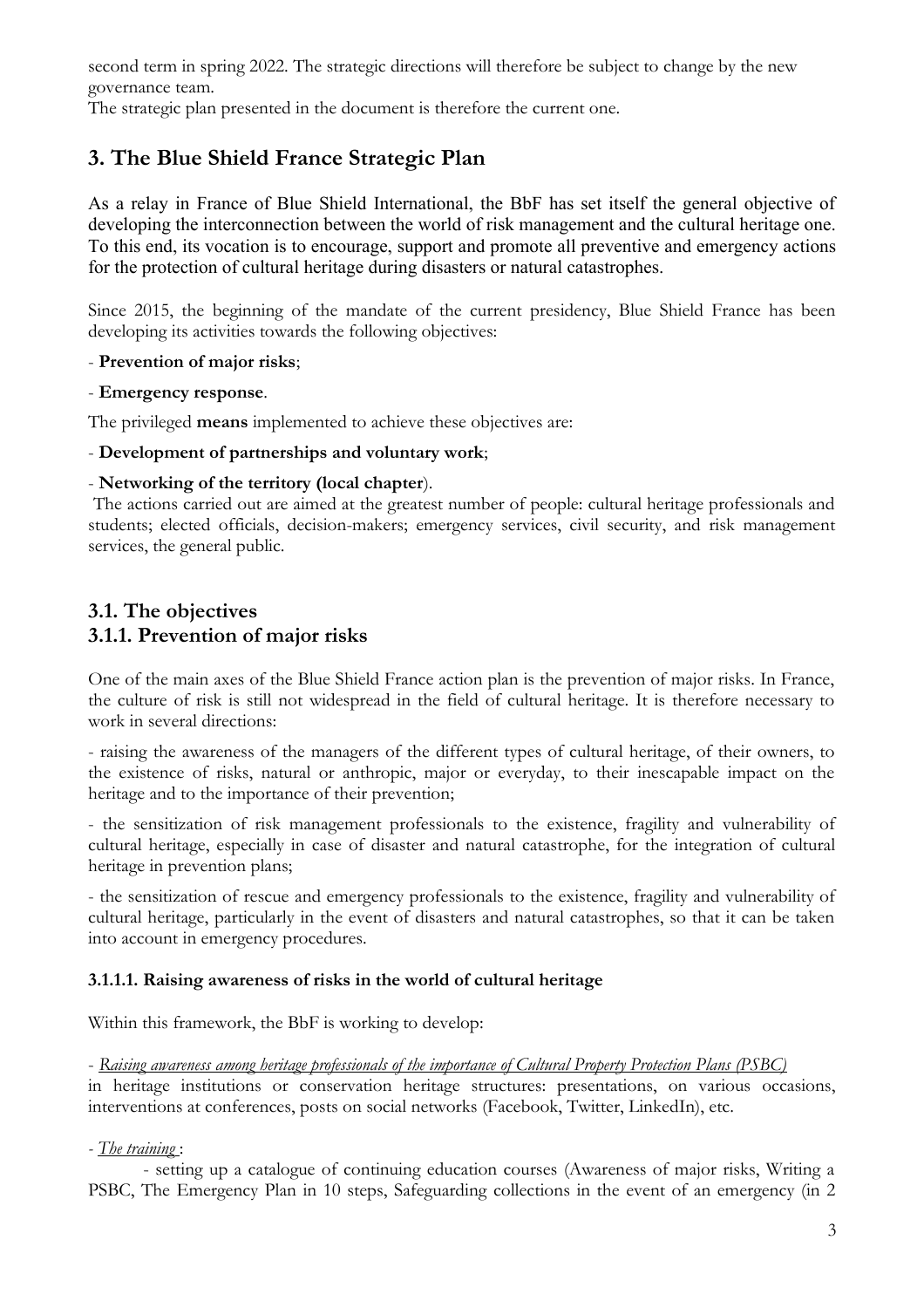modules), etc.), and designing tailor-made courses.

- Initial training: awareness of major risks and their impact on heritage in various initial training courses: INP, ENSSIB, Universities, etc.

- Conception and realization by a volunteer of BbF of games as pedagogical tools for trainings.

- *Design and execution of fire/flood simulation exercises*, life-size, in close collaboration with the SDIS (Departmental Services of Major Risks), with fake heritage: Muret (31) in 2011, Mirepoix (09) in 2019, Auch (32) in 2019, Toulouse (31) in 2021; exercise in preparation in Paris for September 2021. Production of a 13-minute documentary film "A pied d'oeuvre" shot during the disaster simulation exercise in Ariège in 2019 (available on the website www.bouclier-bleu.fr).

#### *- The drafting of specific documents on the subject:*

- "Toward a Cultural Heritage and Major Hazards Plan: Masterplan," 2013 (update in progress);

- The 10-Step Emergency Plan, 2017 (posted at www.bouclier-bleu.fr) ;);

- Health watch, safety and security in containment situations, 2020;

- The National Legal Framework for the Protection of Heritage in the Event of a Disaster in France (2020):

Objective: to bring together legislation and regulations in order to understand the legal issues of heritage protection in crisis situations. It proposes a synthesis between the legal framework related to the protection of cultural heritage and the management and prevention of crises. This reference document covers all types of heritage (archives, historical monuments, cathedrals, churches, religious buildings, museums, libraries, etc.).

- *The organization of symposiums*: The last one was held on January 29, 2020 on the theme: *"Bouncing back after the tragedy: cultural heritage and resilience":* 150 participants; video capture put on the website www.bouclier-bleu.fr.

- *The Memory of Disaster Project:* In order to better prevent disasters, their knowledge is essential to better understand the starting process, development, and to be able to propose measures to reduce their impact on the cultural heritage.

This project records the disasters that have affected French cultural heritage. An annual statistical report is established and a map of the disasters on heritages will be realized with the indication of the existence or not of PSBCs in the concerned establishments or sites.

This inventory started in 2015. In 2020, a boost was given with two dedicated people. To date, 276 events have been listed, and a scale of severity of damage to assets has been created and applied to the incidents where possible. In 2020, 28 incidents were recorded (4 level 5, 2 level 4, 9 level 3, 9 level 2, 5 level 1).

**- Photolibrary :** creation of a royalty-free photo library, hosted by a French photo storage and sharing platform (Joomeo): 1,000 photos, 27 albums, 8 videos currently stored, indexed and listed; drafting of a *Vademecum* to allow use and searches by keyword, thesaurus or by album

#### **- 3.1.1.2. Raising awareness of cultural heritage in the risk management community**

#### *- Participation in regional and national flood risk prevention organizations*:

The BbF is an integrated member of the Adour-Garonne Basin Flood Commission (about 4 meetings per year), and of the Joint Flood Commission at the national level (about 4 meetings per year).

The role of the BbF: to ensure that the cultural heritage is systematically integrated into the prevention measures implemented by the projects of Action Plans for Flood Prevention (PAPI) and by the Flood Risk Management Plans (PGRI), and that their managers or owners are systematically integrated into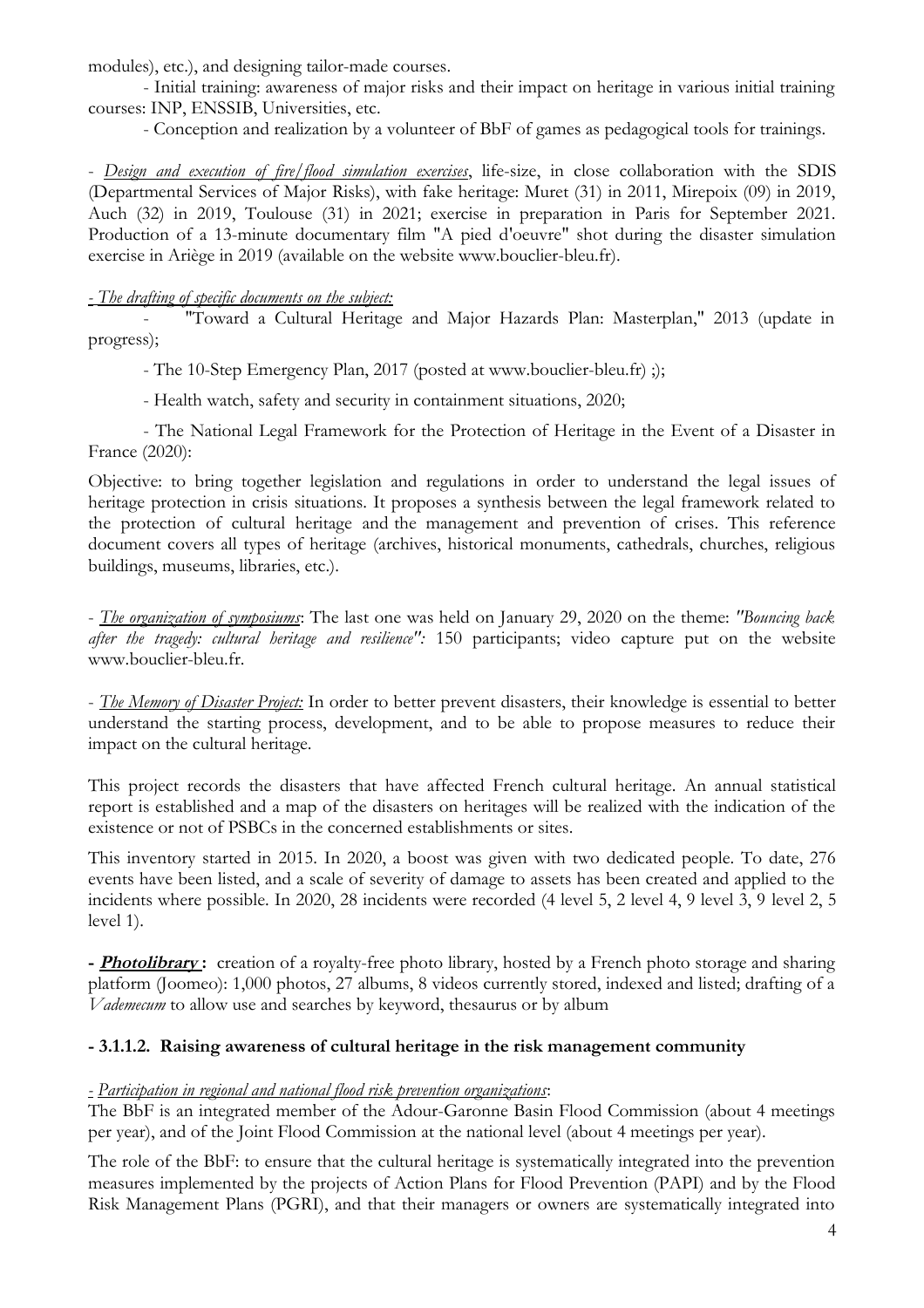the alert schemes. These objectives are achieved by raising awareness of cultural heritage among risk prevention professionals, and by raising awareness of cultural heritage professionals of the flood risk prevention approach: to this end, a Vademecum on Heritage and Flooding was drafted in 2020.

#### **- The Mapping / "Heritage and Flooding" project:**

 A GIS-type mapping tool was developed in 2015 by the French Committee of the Blue Shield in order to map cultural heritage and major risks (one layer per type of heritage and one layer per type of risk): the objective is to constitute within the BbF a competent group of volunteers on "heritage and flood" issues in France, and to set up tools allowing the investment of more volunteers in the Flood Commissions.

### *- Participation in national or international projects* :

- *CHEERS project:* (*Cultural HEritagE. Risks and Securing activities: safeguarding cultural heritage in the face of major risks*). Its objectives are to promote, for the Pôle Alpin Risques naturels, the good information of the services in charge of the national and transnational governance of emergency intervention, by involving the main actors engaged in the management of cultural heritage, and to provide innovative approaches and tools to secure and safeguard cultural assets against risks. The BbF is fully integrated in this project.

### - *The organization of symposiums :*

 Organization of the *IDRIM (Integrated Disaster Risk Management Society*) side-event in partnership with *AFCPN (French Association for the Prevention of Natural Disasters*) and supported by Unesco, on the management of risks threatening cultural heritage (18 October 2019, Nice).

### **3.1.1.3. Raising awareness of cultural heritage among rescue and emergency professionals**

*- Design and execution of fire/flood simulation exercises.* Cf. 2.1.1.

#### *- Participation in national projects* :

*- Notre-Dame Mission: the BbF participates in the Notre-Dame Mission, led by the Fédération Nationale des Sapeurs-Pompiers de France, commissioned by the Renault Foundation to improve fire safety in French heritage sites.*

*It should be noted that several Blue Shield projects are aimed at several targets (heritage professionals, risk management professionals, rescue professionals).*

# **- 3.1.1.4. Raising public awareness of risk prevention in the heritage field**

- The organization of stands to present the BbF and the theme (for example, during the European Heritage Days).

# **3.1.2. Response to the emergency**

The second axis of the Blue Shield France strategic plan is that of emergency response.

If this strategic orientation has, around the year 2000, constituted an important axis of work, with the objective of constituting, in a way, the "Red Cross of the heritage", it quickly appeared that with the number -increasing, certainly-, but limited, of its members, it was not able to meet the expectations of this objective. Indeed, the BbF does not have enough members, the distribution is very variable according to the regions, these members lack training, and there are great difficulties to develop it in a national way because of the small number of existing trainers and their lack of availability of time for that (since all of them work in the Blue Shield on a voluntary basis and on personal time). In addition,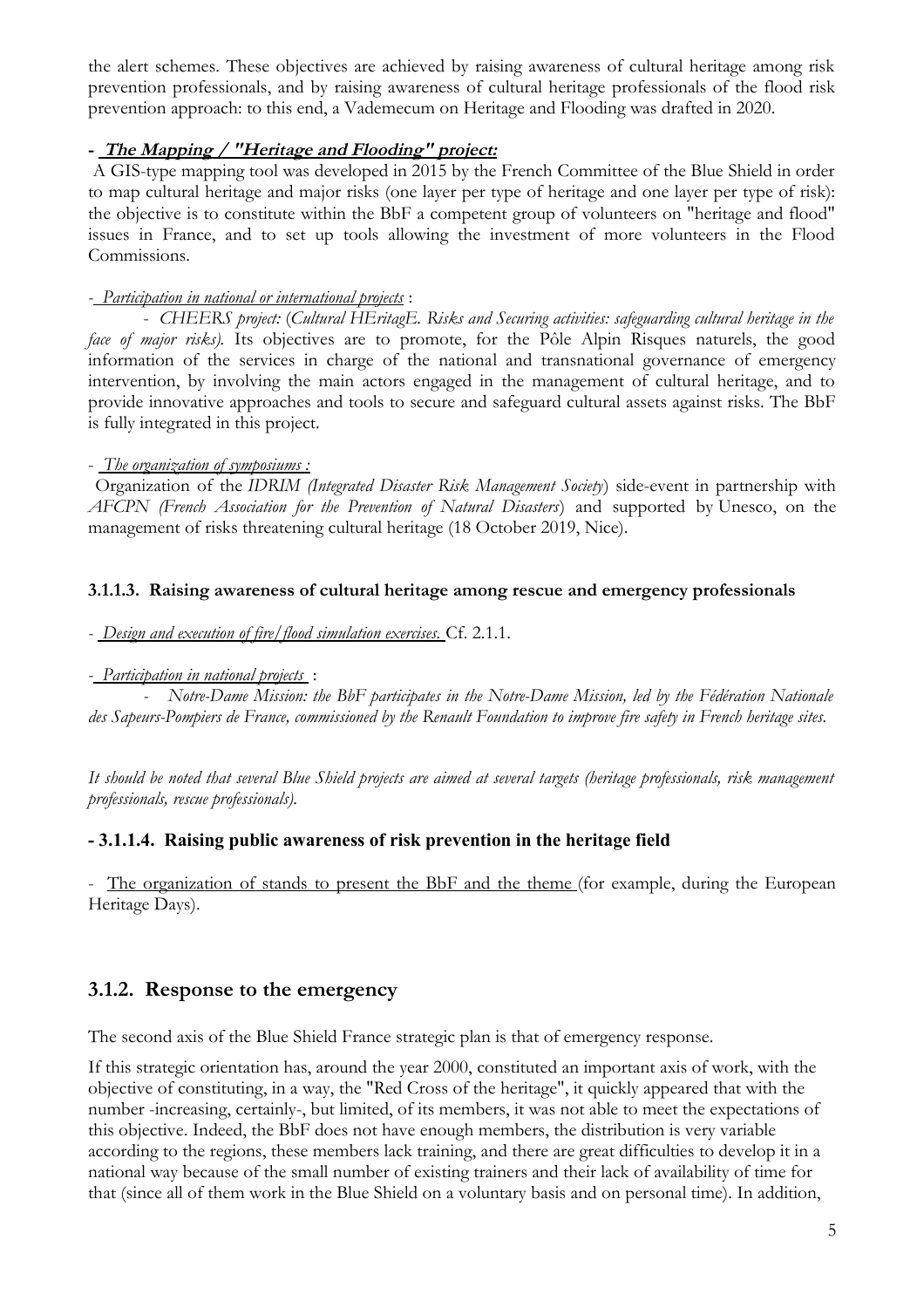there is a lack of funding to establish a group of paid staff to develop this goal.

This is why in 2016, it seemed important to stop communicating on this term "Heritage Red Cross", and on the underlying idea of direct intervention in times of crisis, and to direct the efforts of this strategic axis on the development of local sections (and in particular on the realization of disaster simulation exercises, see below), and training.

*- Local chapters:* development of inter-institutional partnerships at the local level for a more relevant emergency response (see below).

#### *- Trainings* :

- training provided by expert members of the BbF, offered to non-BbF members according to a training catalogue in this theme (Handling of damaged objects, Gestures and practices during a disaster, etc.);

- training courses followed by members of the BbF: e.g. First Aiders training (in emergency procedures, organized by ICCROM);

- training courses offered to BbF members: e.g.: "Climate crisis and first aid for heritage"  $(28/08/19)$ ; "Handling textiles damaged by a disaster"  $(05/12/19)$ , etc.

*- Disaster simulation exercises (see above 2.1.)*

*- Links with the French military:*

*-* Participation in the seminar "Armed Conflicts and Heritage" (2019);

- Collaboration with the delegation of the French Army Heritage.

- Creation of a fund for interventions on damaged heritage in France (exclusively from donations).

- Constitution of reserves of intervention material (e.g. kept at the C2RMF in the Paris region, at the Petites écuries du roi in Versailles), resulting from a donation from the Cinémathèque in 2018.

- Design in collaboration with the SDIS, production and marketing of *Blue Shield retro-reflective logos* ensuring the marking and location by firefighters of priority works to be evacuated in the event of a disaster.

To date, and since they went on sale in 2017, 180 kits sold in about 50 heritage institutions in France (21% in archive centers, 31% in heritage libraries, 31% in museums, 15% in other types of institutions).



 The growth of interest in these retro-reflective logos is a sign of both a clear need for simple and functional identification for firefighters, and the implementation of CBSPs in more and more heritage facilities.

- Toward the general public, and family heritage, writing the guide *Saving Family Heritage After a Flood (2016).*

#### **3.2. The means**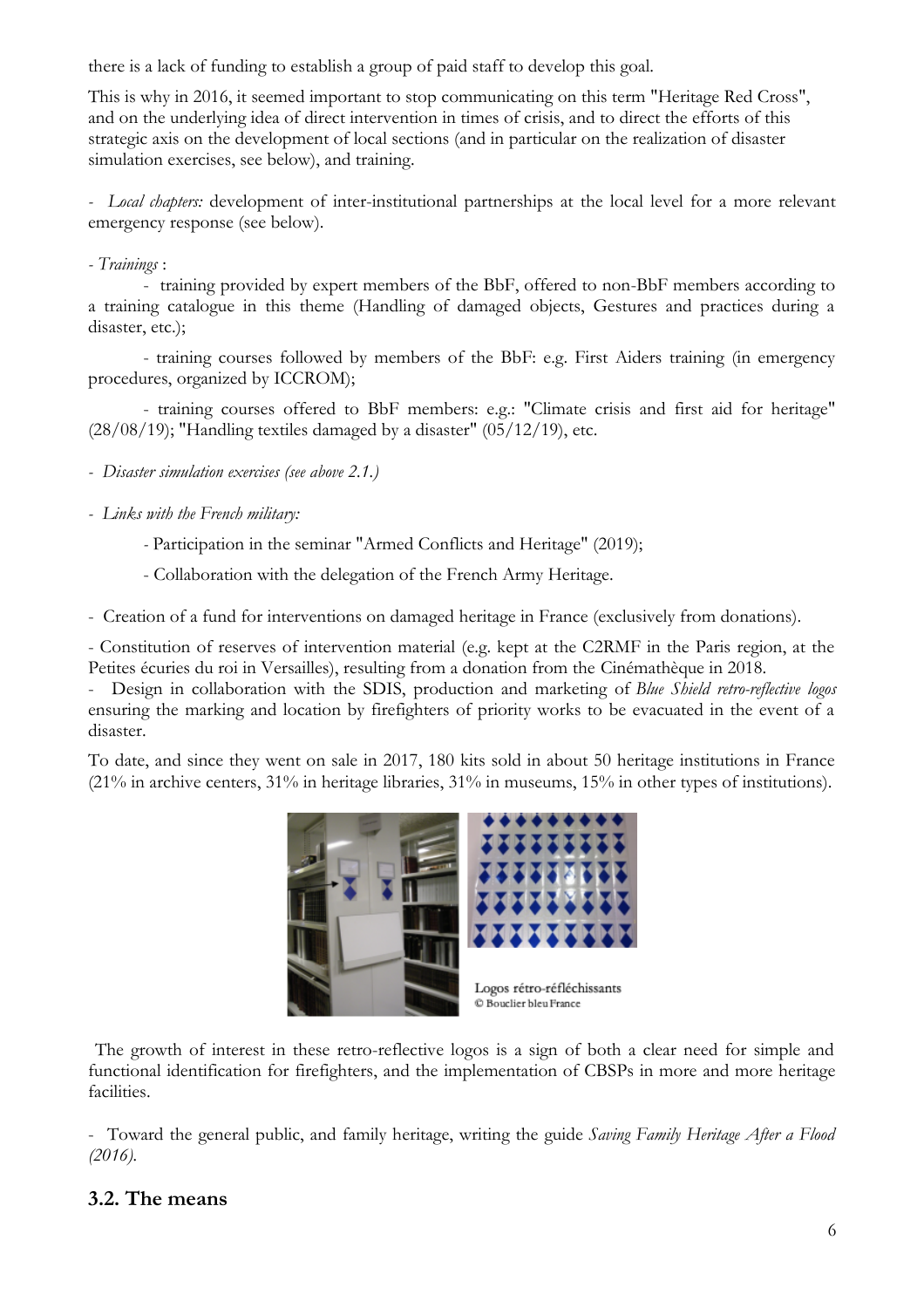# **3.2.1. Partnership and volunteering development**

 The Blue Shield France cannot conceive of working on its different strategic axes and objectives without developing a tight network of partnerships. The diversity of the areas of work it has chosen is reflected in the diversity of the fields in which Blue Shield France is looking for partners to establish close links. This axis of development of partnerships can only be envisaged within the framework of a development of voluntary work, since the BbF cannot afford to employ any full-time employee.

## **3.2.1.1. Development of partnerships**

The development of partnerships reflects the orientations of the first strategic axis (the prevention of major risks).

#### **3.2.1.1.1. Partnerships in the heritage sectors**

Some examples (non-exhaustive list)

- partnerships with training institutions: National Heritage Institute (INP); Ecole Nationale Supérieure des Sciences de l'Information et des Bibliothèques (ENSSIB), Ecole du Louvre, etc. (e.g.: round table at the INP on heritage actors and risks, February 2020; or the INP-Ecole du Louvre seminar on Heritage in danger in war-torn countries (January 2021).

- partnership with ICCROM: assistance in the proofreading of the French translation of the Heritage First Aid Manual (2020)

- partnership with ICOM France: ethical debate evening in 2018 (partnership with INP-: "Facing risks: how can museums improve their organization? "

- partnerships with various professional associations in the cultural heritage sector: Aprévu, FFCR, etc.

- partnership with the Ministry of Culture. In this context, we can mention the reference made to the Blue Shield France in the Guide to the management of heritage documents published in 2020 by the Ministry of Culture, to assist in the implementation of emergency plans and safeguarding plans for cultural property, or the BbF symposium on Heritage and Resilience in 2020.

#### **3.2.1.1.2. Partnerships in the risk management sectors**

- Partnership with IRMA-Grenoble (Institut des Risques Majeurs): writing of the tab "Heritage and major risks" in the "Mémento des maires et des élus locaux" (to be published in 2021); collaboration in progress for the census by press review of the risks and disasters affecting cultural heritage; writing of an article on "Cultural assets in flood-prone areas: what strategy to ensure their preservation" (IRMA website, 2020.

- partnership with AFCPN (French association for the prevention of risks and natural disasters): e.g. organization of the IDRIM side-event in October 2019; cross-membership between AFCPN and BbF.

#### **3.2.1.1.3. Partnerships in the help sector**

- *Notre Dame Mission: partnership with the FNSPF (see above).*

*- Partnership with the SDIS (Services départementaux d'Incendie et de Secours) throughout France.*

#### **3.2.1.1.4. Other partnerships**

- partnership with the Malian Blue Shield Committee: three meetings online since the end of 2020.

#### **3.2.1.2. Volunteer Development**

 For a few years, the need to set up a mission of development and follow-up of the voluntary work has been felt, in front of, on the one hand, the number of needs in volunteers for the various missions to be distributed, and on the other hand the number of requests of investment in the association and the thematic, of new members. This strategic axis becomes major for the Blue Shield France, in order to face all the needs that the theme of the protection of the cultural heritage in front of the various risks includes.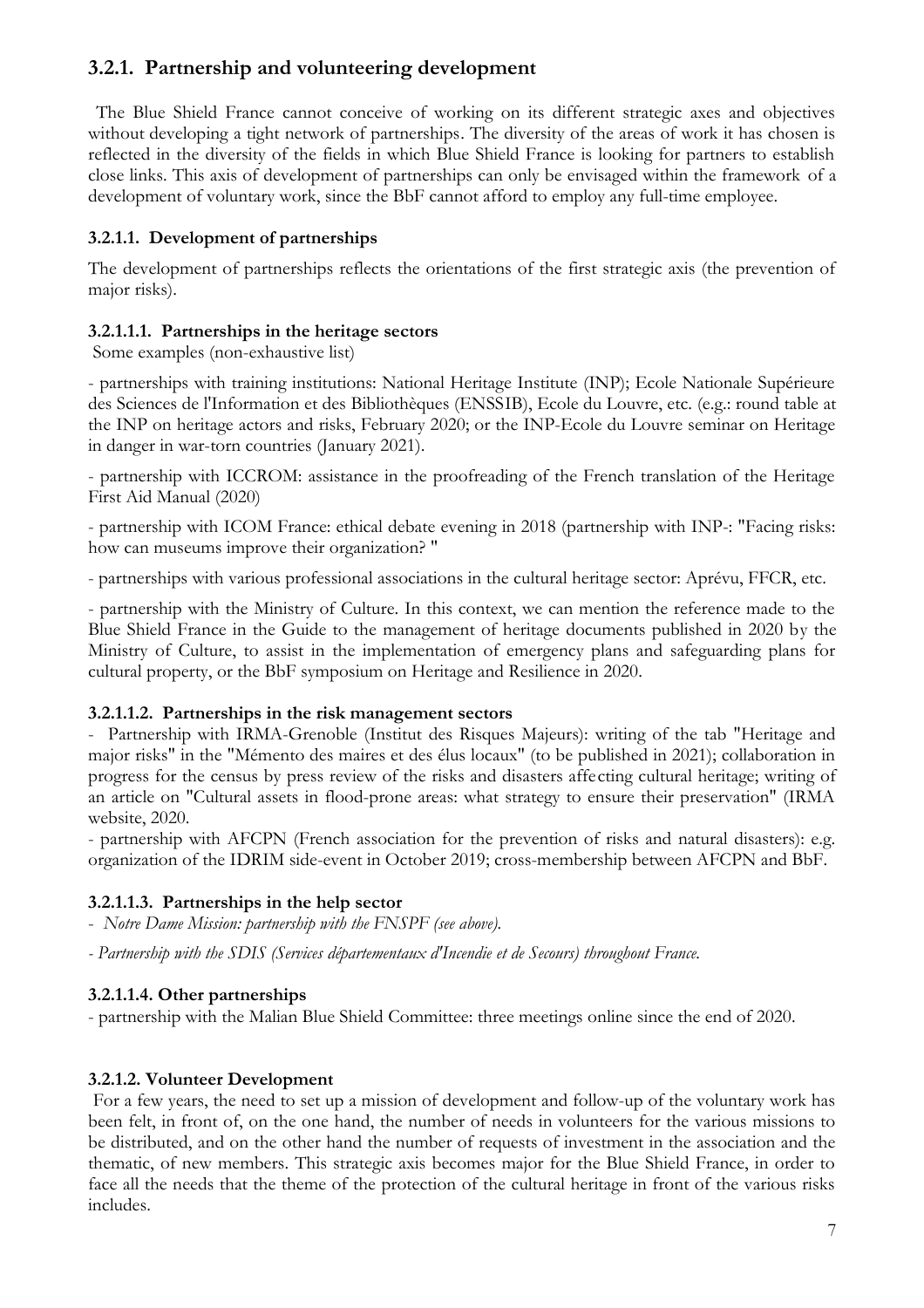- Establishment of a "volunteer development" mission in 2020 to better welcome volunteers and guide them to specific and appropriate missions within the BbF.

- Drafting of a welcome booklet for BbF volunteers.

- Publication, 3 to 4 times a year of an Info-letter, Your Blue Shield, distributed to all Blue Shield France members.

#### **3.2.2. Networking of the territory (local chapters)**

Since its creation in 2001, the networking of the territory has been one of the major strategic axes of development within the Blue Shield France. The objectives of the creation of local sections are multiple: to be closer to local issues, to better understand the geographical configurations and specific risks, to identify the needs in the territory for disaster prevention, to identify possible resources, and to promote transversal cooperation between professionals in a territory.



*-* The first local section, **Sud-Ouest,** was created in 2006; it became "Grand-Sud Ouest" by integrating the Aquitaine region. In 2013, the "Atlantic" section was created, followed in 2014 by the "Tarn-Aveyron" section. The original South-West section was then reduced and renamed "PyGarMed" in 2017 (Pyrenees, Garonne Mediterranean).

PyGarMed counts today about five active people. For 2021, the projects of the PyGarMed section are to continue the workshops on the management of disaster collections, the setting up of Emergency Plans workshops, the setting up of partnerships with the SDIS 09 and the departmental council of Ariège, the preparation of an inter-SDIS meeting day, and the continuation of the participation in the Adour-Garonne basin Flood Commissions.

- The **Ile de France** section was created in 2007; it was dormant between 2017 and 2020, but is now very active (15 people participate). For example, in 2020, the Paris-Ile de France section wrote the document La veille sanitaire, sûreté et sécurité en situation de confinement (Health, Safety and Security Watch in Containment Situations), worked on an online training course on the first step of a safeguarding plan for works of art, on the presentation of Health Watch during an ICOM webinar, and on the preparation of an evacuation exercise of the collections (planned for September 2021, Musée des Arts décoratifs).

- The **Rhone Basin** section was created in 2010.

- The **Eastern section** was created in 2011 (under the name Moselle-Alsace). Dormant between 2018 and 2020, it is currently undergoing a redevelopment phase.

- The **Atlantic** section was created in 2013.

- The **Tarn-Aveyron** section was created in 2015. It worked on the realization of an evacuation